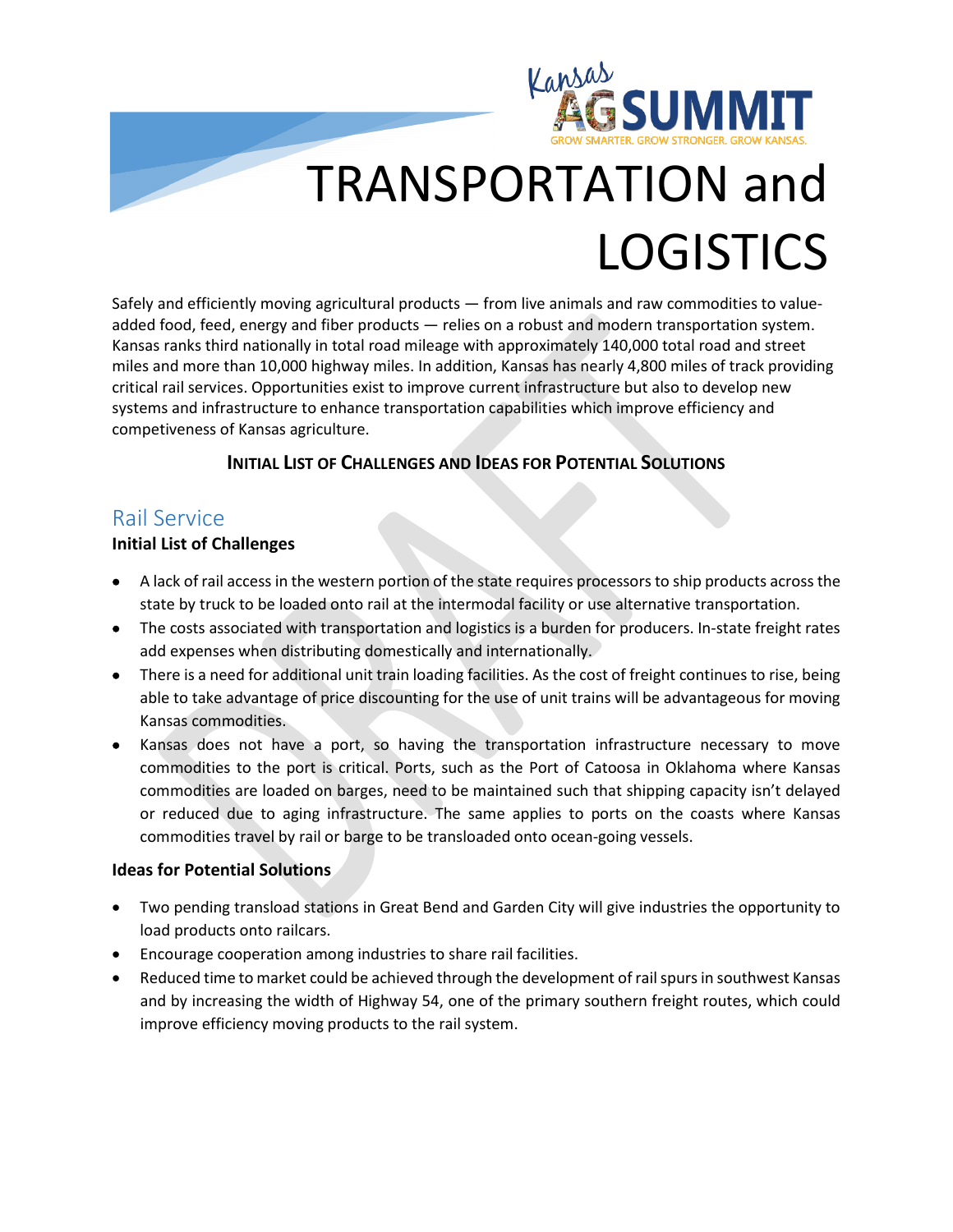# Truck Weights

#### **Initial List of Challenges**

- Weight and length limits are not uniform between Kansas and neighboring states.
- Through technologic advances Kansas farmers and ranchers are producing more bushels and pounds per acre (animal) than ever before. Farm and livestock equipment has scaled up to handle more product in a shorter time span. However, regulated truck lengths and weight limits remain the same.

#### **Ideas for Potential Solutions**

- Explore increased weight limits on additional axles in order to more efficiently move products without increased axle weights that accelerate wear and tear on roads and bridges.
- Explore the creation of additional heavy haul routes between known locations such as a processing plant to a transload facility.
- Continue efforts to align state and federal regulations so that Kansas has harmonized weight and length limits with surrounding states.

## Trucking Labor

#### **Initial List of Challenges**

- There is currently a nationwide shortage of 45,000 truck drivers and that shortage is predicted to grow to 250,000 by 2023.
- Truck drivers are not permitted to haul freight out of state until they are 21. Commercial driver's license (CDL) drivers who can't cross the state line have limited usefulness. Most young people looking for careers out of high school have settled on something other than truck driving by the time they are 21 years old.
- Federal agricultural exemptions, such as hours of service for livestock haulers, are based on temporary exemptions, creating long-term uncertainty for the industry.

#### **Ideas for Potential Solutions**

• Explore a graduated CDL program allowing 18-year-old drivers more freedom to operate and transform to over-the-road truck drivers sooner.

### Freight Routes

#### **Initial List of Challenges**

- There is a lack of north-south routes for truck traffic west of Salina.
- Differences in local and state road weight limits near distribution centers cause challenges for efficient transport.

#### **Ideas for Potential Solutions**

- The Kansas Freight Advisory Council highlighted that improved north-south routes should be prioritized in the freight plans.
- Continue to reduce height and width obstructions along freight corridors of significance.